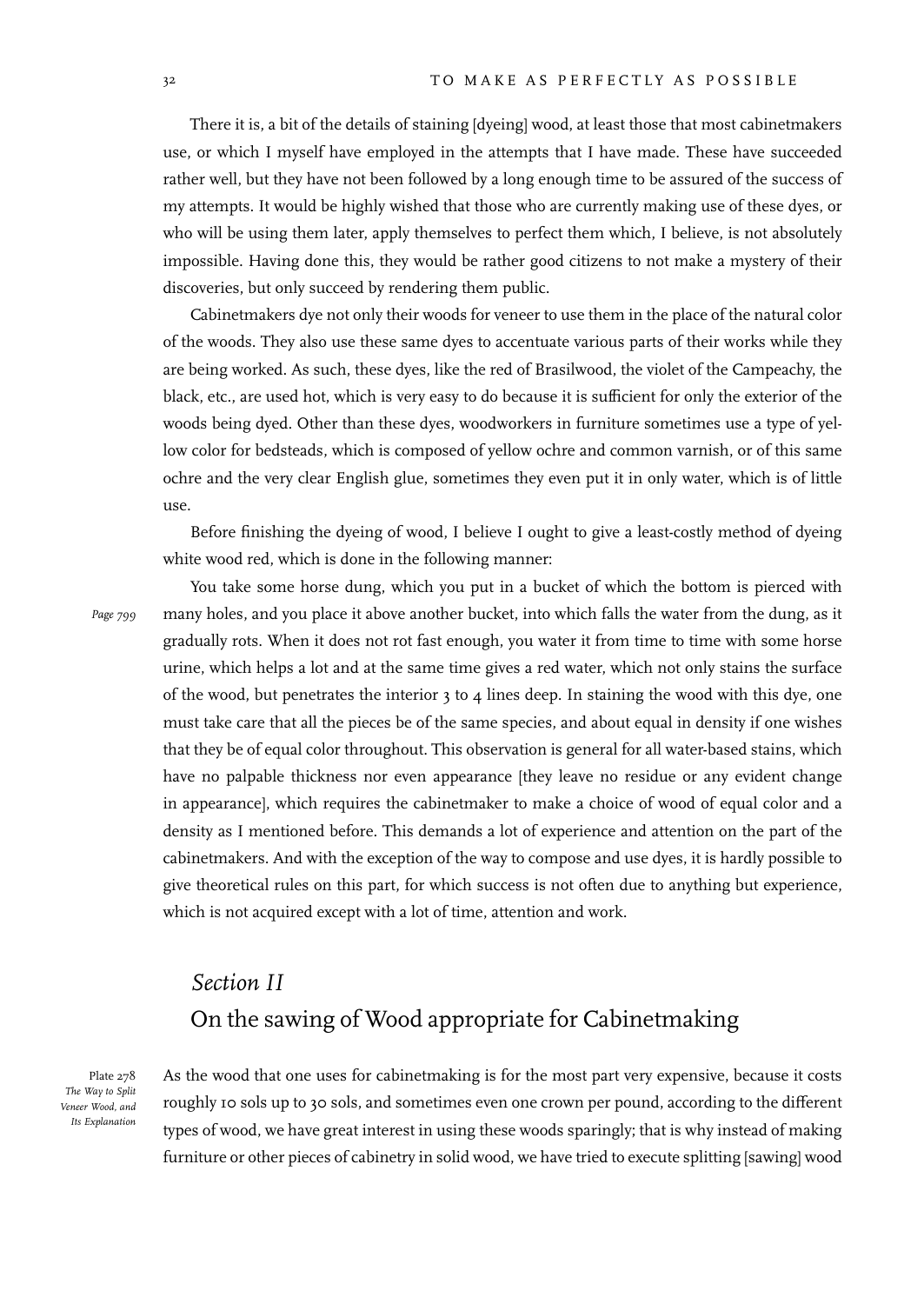

Plate 278. *The Way to Split Veneer Wood, and Its Explanation*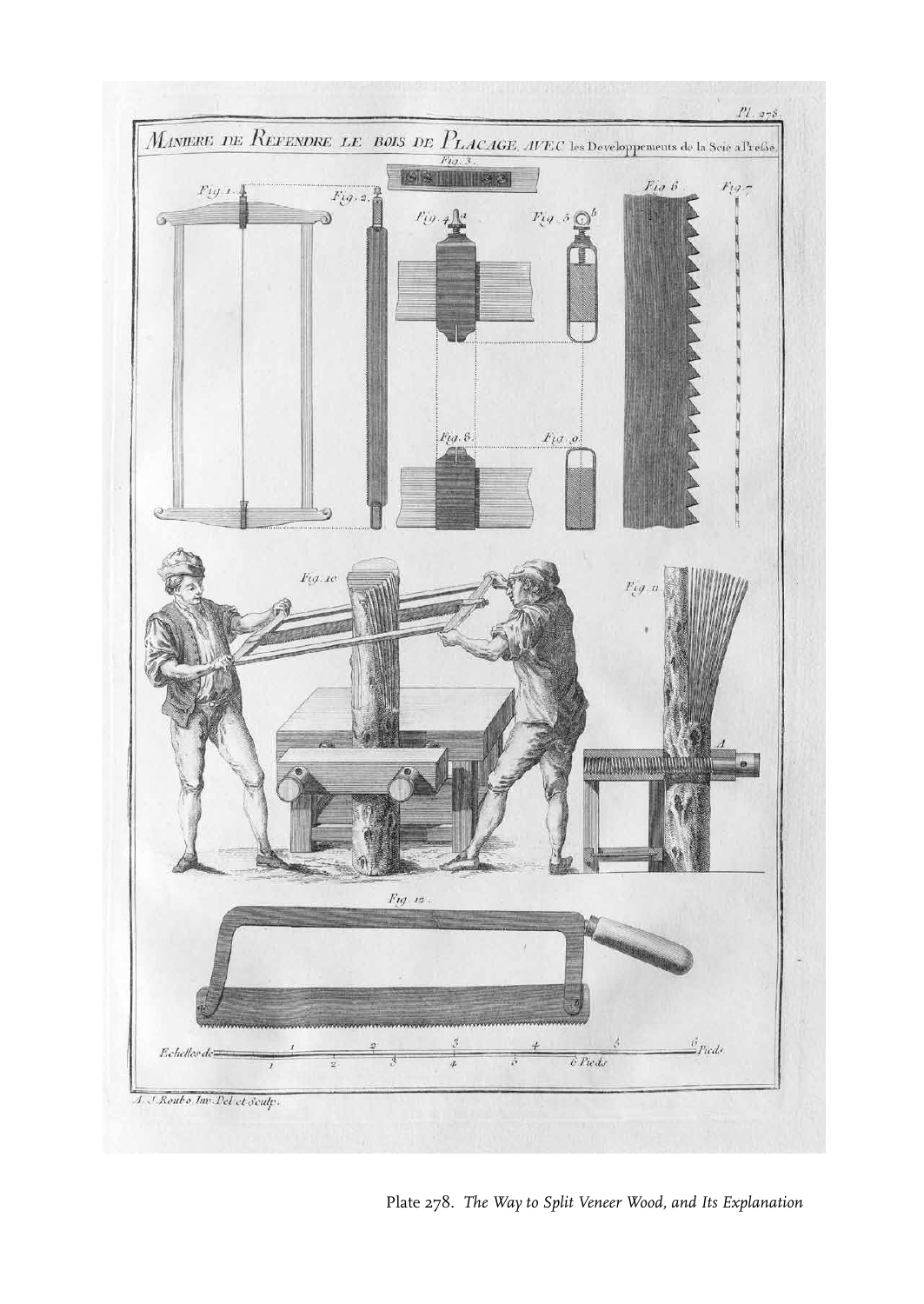into laminates, or very thin sheets, that one applies on the furniture cases made of ordinary wood.

 It is not the carpenter-cabinetmakers who split [saw] their wood, but the workers [sawyers] who do only this work, and who saw not only for the cabinetmakers, but also for the musical instrument makers, and generally all those who use thin wood. These workers or sawyers are paid by the pound, that is to say, according to the weight of the piece of wood that they use, including the waste-wood and sawdust, rendering the wood close to two-thirds more expensive, which makes a piece made in this manner very important.

Veneer wood is split [sawn] at about a thickness of  $I$  line at most [ $I/I2$ " to  $I/I4$ "]; when one wants to spare it, one makes from 10 to 11 leaves from a thumb-thickness [inch], which is worthless because even before the veneer is polished, it has left only a half-blade of thickness [1/24" to 1/32"], which is then reduced almost to nothing when the piece is finished; it is absolutely necessary to avoid making veneers this thin, although that is used a lot at the present. When one wants to cut up a piece of wood to make a veneer, one begins by choosing the side of the log that allows for the easiest sawing, the goal being to orient the wood for the best advantage, and to yield the largest sheets of the veneer; then one puts the piece of wood in the vise, and with a standing saw [a saw to be used while standing, and a vise designed to facilitate that action], one saws it to a thickness that one judges appropriate (which I am going to explain, after having provided the description of the bench or vise with a standing saw, and of the saw appropriate for this task).

*Page 800*

Plate 278

The saw appropriate for cutting wood from India, which we name also the saw with vise, *Figs. 1 and 2* [to increase or decrease the tension on the blade] is a little bit similar to the saw for cutting used by the woodworking builders [often known in the modern era as a frame saw]. It is composed of two verticals and of two crosswise or crossbeam elements, of which the ends project out and are rounded, so that the two sawyers can hold the saw easily. The middle of these crosspieces is convex on the outside, in order to give them more strength, and that they not bend while one increases the tension on the saw blade.

The inside [interior] of the vise saw is from 15 to 18 thumbs [inches] wide [or approximately

9 inches on either side of the blade], is about 3 feet long, as measured from within the crosspieces or support piece. The blade of the saw has a 4–thumbs [inches] depth, at least, and is held at each end by a frame of iron, through which passes the crosspieces of the saw, or, better said, of its chassis. These frames of iron, represented by *Figs. 4*, *5*, *8 and 9*, are made of iron plate, and the largest possible, so that the saw cannot turn easily, and one tightens a nut to that above, for putting there a screw *a b*, *Figs. 4 and 5*, which serves to control the tension of the saw blade.



On the outside of the cross-members one insets a steel contact plate attached with some screws,



which prevents the pressure of the screw of the frame to not ruin anything nor to make any holes. *See Fig. 3.*

The blade of the saw, as I just said, is 4 thumbs [inches] size at least, tapering barely toward the back [away from the teeth]. We do not put a set on these sorts of saws, because that would eat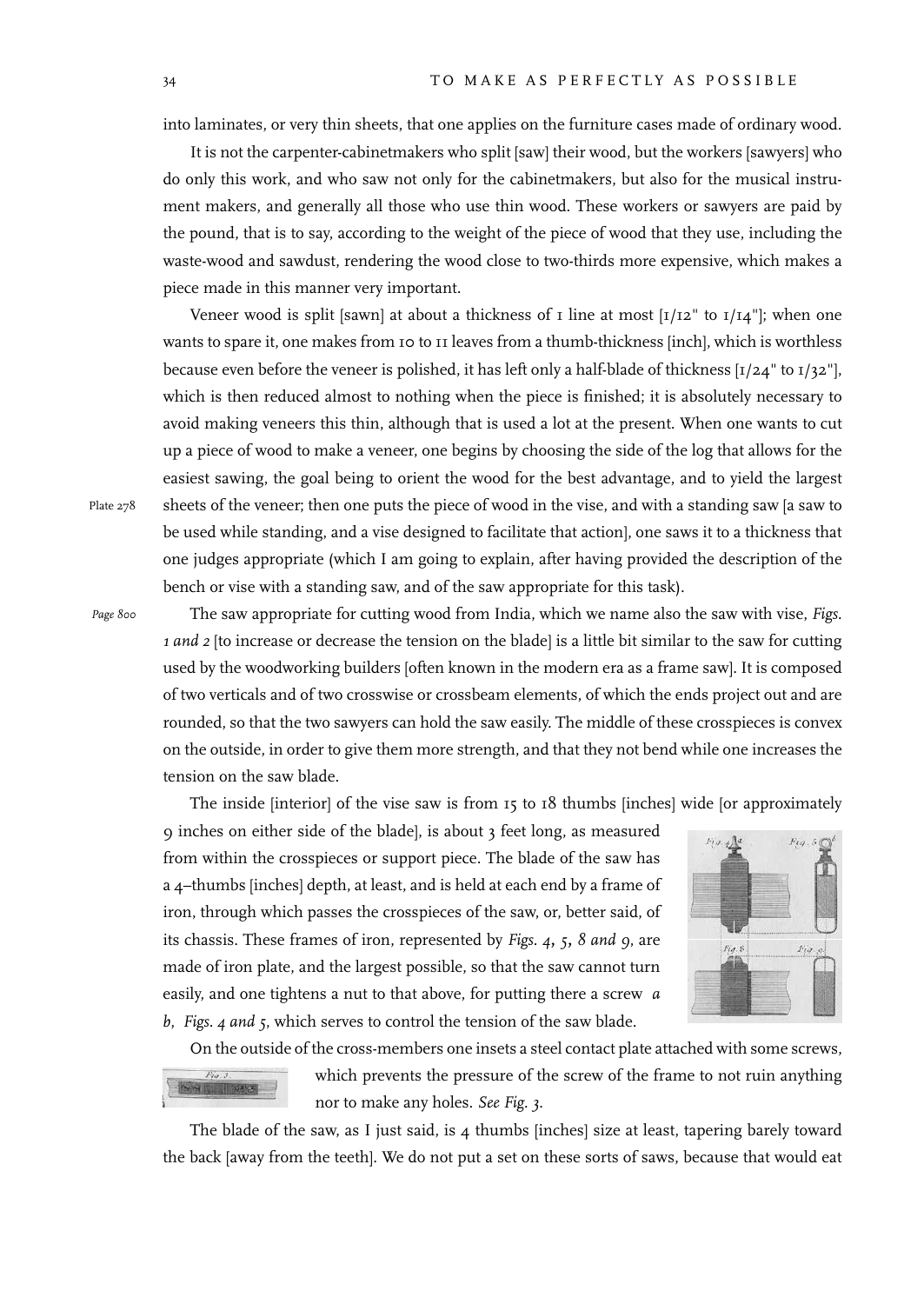up the wood excessively with an unnecessarily wide kerf, and one takes great care that the teeth be

perfectly straight on the horizontal, and that their teeth be also perfectly equal in height, so that they grab all equally, and that they do not chatter, resulting in uneven thickness of the wood, which is also to be feared, which ruins so many sheets of veneer. The teeth of these saws should be spaced equally, about 5 to 6 lines from one tooth to the next one at least, and should be positioned in such a way that the bottom [what we now call the tip] of each tooth is level with one another, because being so arranged, they are less subject to become dull, which would happen unfailingly if they were made ordinarily, as is seen that almost all wood from India is hard, and consequently causes more resistance to the teeth of the saw. *See Figs. 6 and 7*, which represent one part of the saw blade viewed from the front and side, half-size.



 The standing saw vise, represented in *Fig. 11*, is one type of small bench, about 3 to 3.5 feet long, by 2 feet high, at the base of which one puts the vise, which serves to hold in place the piece that one wishes to saw.

Plate 278 *Page 801*

In order for this vise to be solid [a stout twin-screw face vise], it is good that the brace [the



jaw] *A*, *Fig. 11*, have about 6 thumbs [inches] thickness, as well as the top of the bench, in which the screws enter, which to be good, should have at least 2.5 to 3 thumbs [inches] in thickness, and the threads be long enough so that when there is a piece of wood 8 to 10 thumbs [inches] thickness placed in the vise, there remains at least enough length of the screw in the bench, as observed in this figure. As this bench is very short, and is subject to vibration by the movement of the saw, one loads stones on the bottom shelf to make it more solid; but I believe it would be better to make the legs of the bench long enough to be anchored to the floor of the shop, then one makes a hole in front of the bench to set in the

piece of wood to be sawn in order to not extend upwards more than 3 feet above the top of the vise, locating it thus both for the comfort of the sawyers and for maximizing the yield of the piece being sawn. Not all the standing saw vises are part of an overall bench, such as the one represented here, in *Figs. 10 and 11*; this is why ordinary vises attached to a little bench are less solid than making them as I propose here.

When one wishes to saw with the vise, one begins by placing the piece to saw in the vise, of which the screws tighten with an iron lever, that one removes after being worked, so that it is not in the way; then, with an ordinary saw, one begins to mark all the lines to be sawn on the end of the workpiece, just up to  $2$  to  $3$  lines deep [3/16"], then one uses the frame saw, *Fig.* 

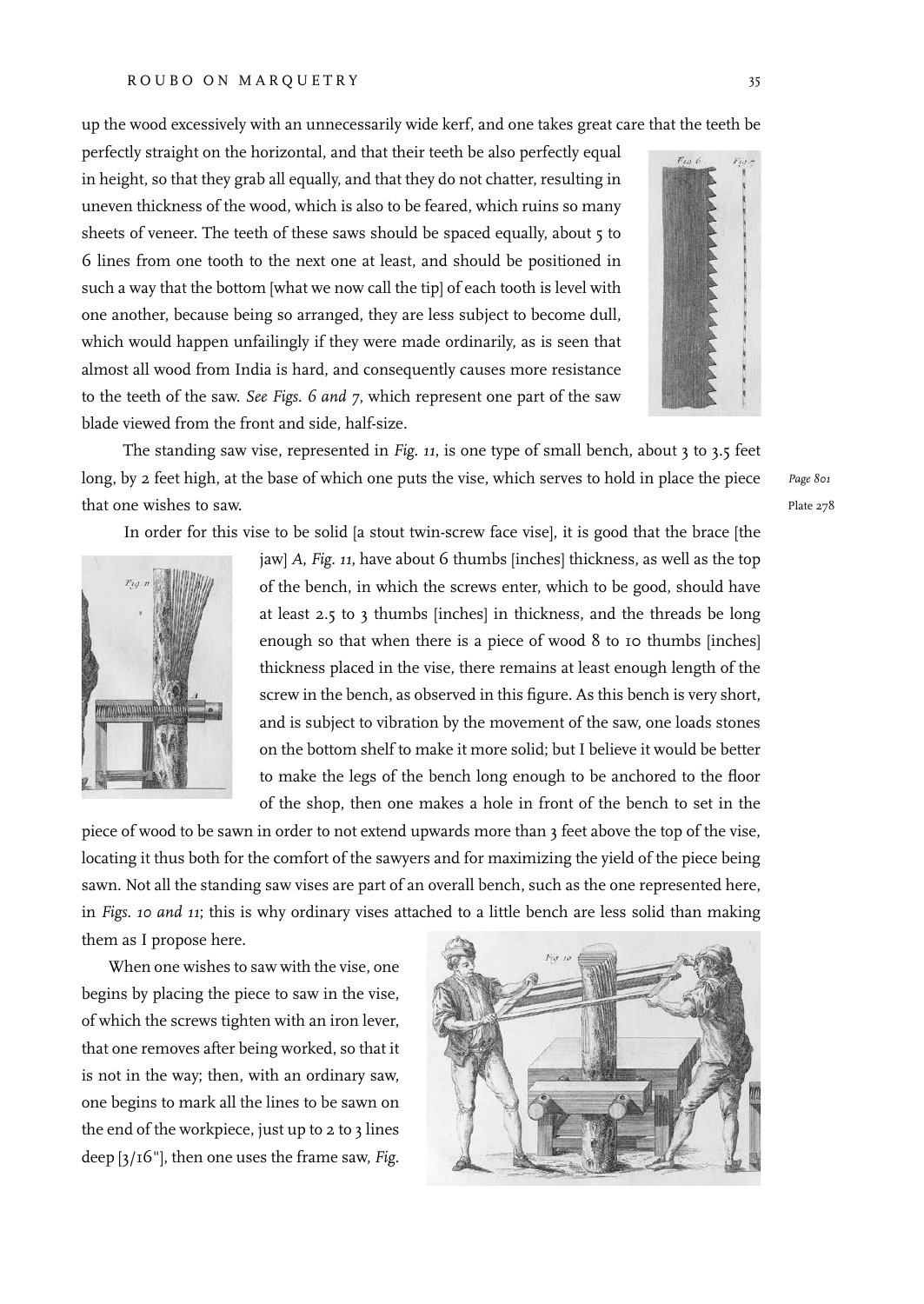*1*, which is guided horizontally by two men, observing the advantageous slight incline on the side of the tooth rake, and of the lifting up of the blade while pulling back, so as to relieve it, and that it not bind in the wood, or at least that the sawdust does not obstruct it. *See Figs. 10 and 11*, which represents a vise press upright, viewed in perspective, with the sawyers located as they should be.

When one saws with a vise, one begins with the outside edge of the log, so that the first sheets



sawn bend away from the log and facilitate the passage of the saw, which could not be the case if one sawed in the middle; as one does when one saws large pieces of wood being used by carpen-

ters or by ordinary woodworkers, given that the frame saw blade is very thin, and that it has no set. Sawyers at a vise do not lay out or mark a line on the side of the piece that they wish to saw; but after having begun on the end with an ordinary saw, they continue the rest by eye, which they do very well, for the most part; they are very sure to saw their veneers not only very straight, but still perfectly of equal thickness, as well. *See Fig. 11*, which represents the cut of the bench or upright vise saw, and a piece of wood sawn into sheets just up to the middle.

To finish what this looks like at the cutting of wood appropriate to the cabinetmaker I have represented in *Fig. 12*, a saw named the carving saw, which serves to cut up not only hard wood, whether wood with the grain or cross-grain, or standing wood, but also coral, ivory and mother-ofpearl. The framework of these sorts of saws is all iron, of which the upper branch is widened on the outside, so that one can adapt the blade and set it as one judges appropriate, which is done in the following manner.

*Page 802*

Plate 278

 After having pierced a hole in the blade of the saw, *b*, corresponding with that of the lower arm of the frame of the saw, you put this one [arm], and the one that is opposite, in a vise or other thing capable of bending them [squeezing them together], in a manner that they tend to meet one against the other, and tightens them as much as is judged appropriate, to give the saw all the tension necessary; then the blade of the saw, being stopped at point *b*, one makes it enter in the upper arm of the frame, and one traces the place for the hole at point *a*, which one pierces to place there a peg; this being done, one again bends the arms of the frame, just until it gives liberty to pass the peg below, and which serves to hold the peg in place, as one can see in this figure.

The blades for these sorts of saws are very thin, and one does not give them a set, so they have a very narrow kerf and lose less material, and they pass easily; one thins them on the back [away from the teeth], which one does with a file that one passes down the length just until they are thinned enough as one judges appropriate; then one rubs them with sand to remove the unevenness that the filing could have made; this operation is called "demaigrir" [thinning], a worker's term.

When the carving saws serve to saw ivory or other hard materials, it is necessary that their blades be harder than for ordinary wood; so one uses saws of tempered steel, or of springs from pendulums [clock springs], which are appropriate for this use, and which one thins on the grindstone, their hardness making them impervious to the teeth of a file.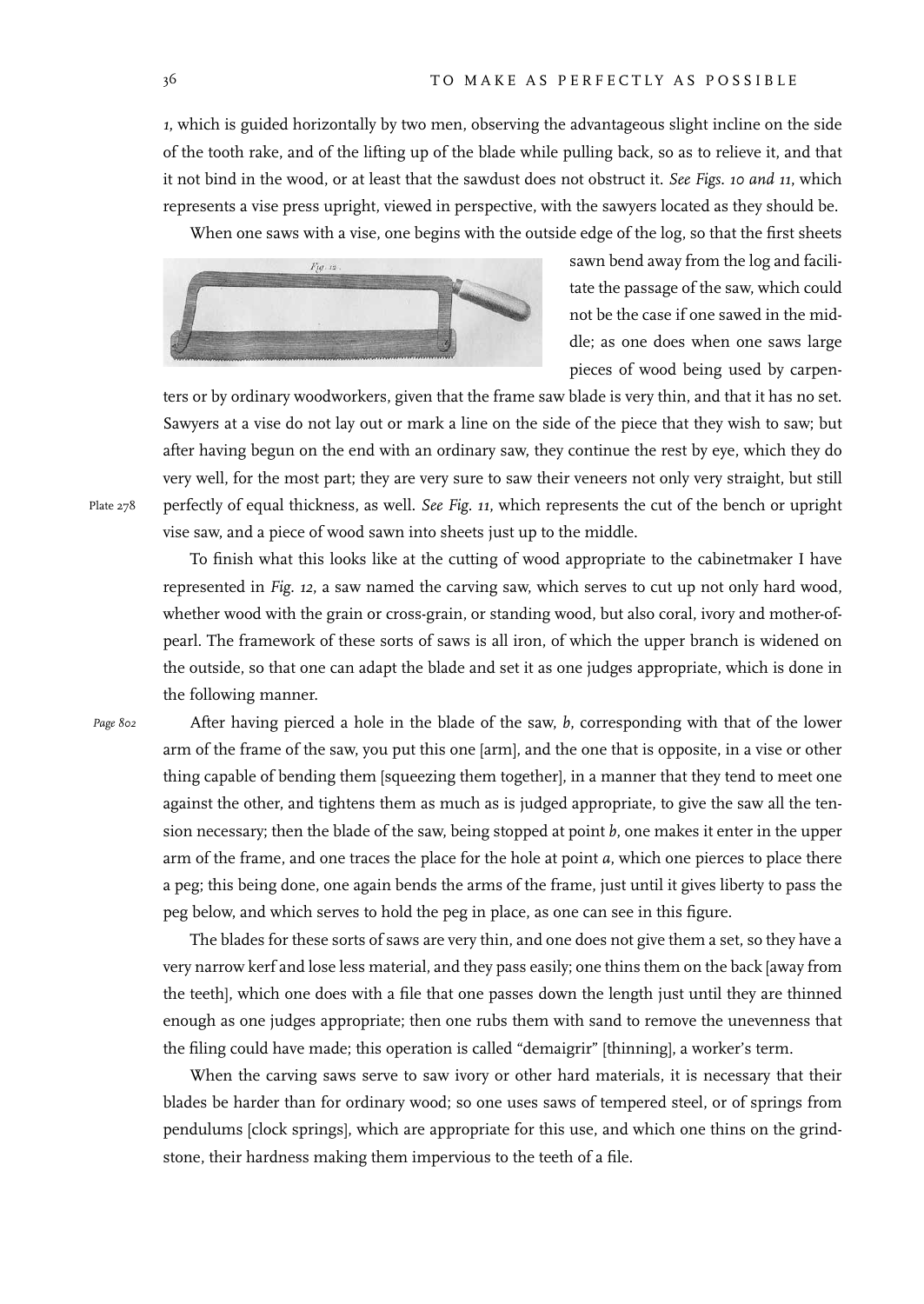## **Con Sawing Veneer**

In plate 278, Roubo illustrates methods for re-sawing lumber, or more precisely, sawing veneer from solid stock.

I use the phrase "more precisely" self-consciously for reasons you will learn in a moment. A short session of hand re-sawing veneer instantly demonstrated the level of hand skill required to do what I treated as being akin to breathing air, so natural as to not need a lot of explanation. Like much of Roubo, attempting to replicate the work is a challenging and humbling experience.

The practice of re-sawing as described in Roubo, and also illustrated in Denis Diderot's *Encyclopédie*, requires a substantial dedication of space with its sawing bench, a 4'-long frame saw and two sturdy lads, one at either end. In the near future I expect to have all the space I need for a  $4'$  saw, but for now that is not practical. My day-to-day personal workshop is not capacious – perhaps it could even be described as cramped – so I pursued a scaled-down version of the same general concept.

The frame saw I built holds a 28" x 2" x 3 tpi rip-tooth blade I bought at a tool store. The frame itself is 8/4 hard maple with stout but unglued mortise-and-tenon joints. Long, straight and robust tenons are the key to keeping the saw frame straight and planar when under tension and in use. With good joinery, the mere tightening of the saw blade holds everything square and true. The hardware used to affix the blade to the frame was made with bar stock, screws and bolts from the hardware store. Using wrenches to tighten the tensioning bolt, I can get the blade so tight it sounds like a piano string when plucked.

 The second step was to construct a suitable vise to hold the work. Numerous attempts led me back to where Roubo pointed in the first place, a freestanding massive bench with a vise up to the task. With a pile of 24/4 tulip poplar timbers and an oak 6x6 I constructed a sawing bench approximately 30" square by 24" high. The dimensions do not need to be exact, but what is critical is that the height be somewhere around mid-thigh, and that you build in as much weight as possible. Notwithstanding the weight of the bench, some additional mass might be required when sawing to hold everything steady. The shelf underneath the bench serves as a perfect platform for stacking it with stones, bricks or an anvil or two.

For clamping screws I re-used (actually, cannibalized) two



Fig. 1 The figure suggests the ability of sawyers to cut numerous complete 1/12" leaves of veneer from a standing log. The level of skill and the quality of the saw required for this endeavor is nearly incomprehensible.



Fig. 2 A frame or "sash" saw for resawing lumber or veneer is a fairly simple and straightforward tool, requiring only a few careful hours of work to complete its fabrication. The stout saw is surprisingly heavy, a help in advancing it through the wood on its downward path.



Fig. 3 A simple hardware store eye bolt threaded through the two overlapping sections of bar stock provides plenty of purchase to pull on the bar stock stirrup and tighten the blade to the necessary tension.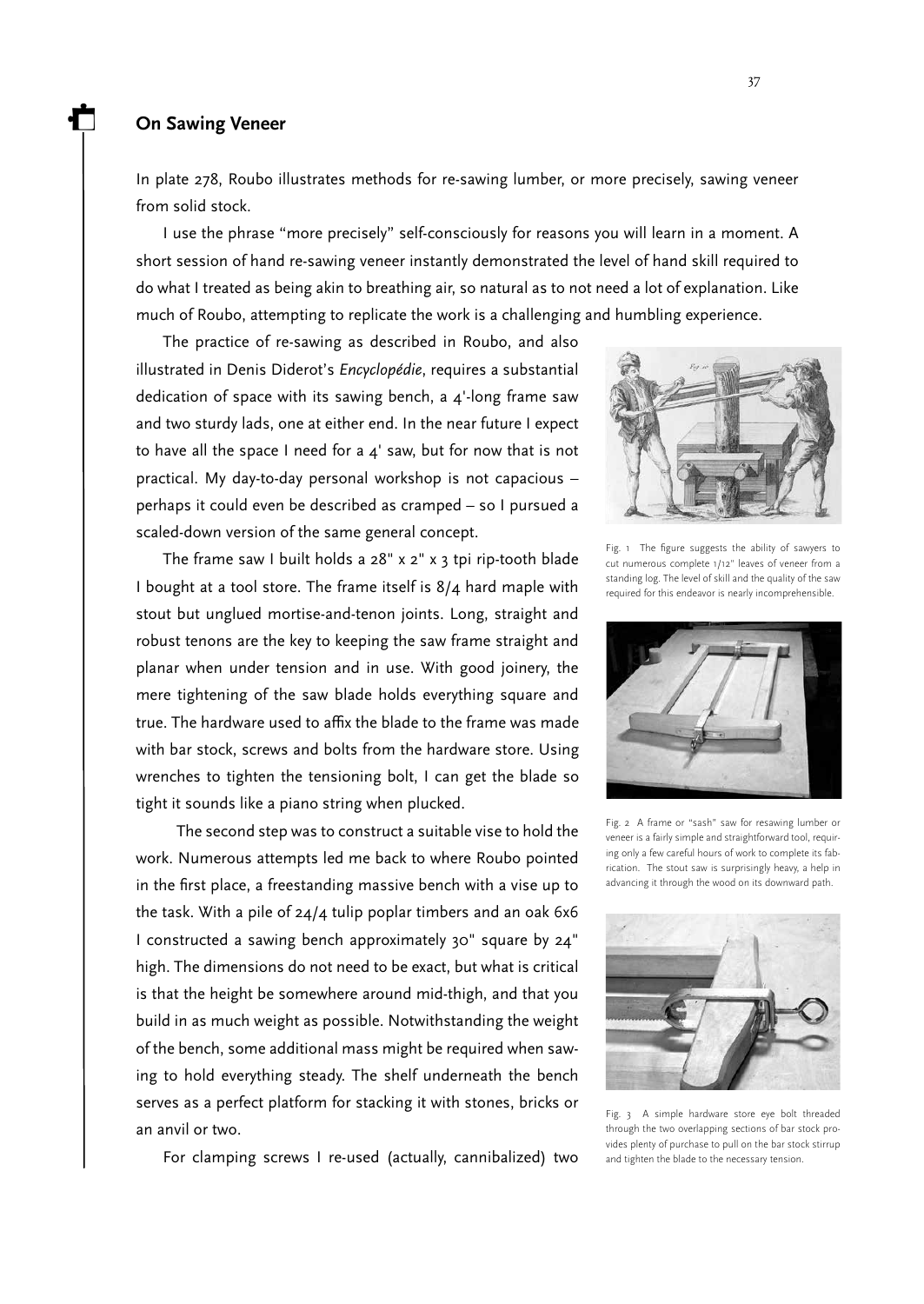The teeth of these saws are normally inclined; and to these ends when sawing ivory, one files them diagonally from both sides, in order that they present an acute point [double rake], which divides the material without splitting it.

 Carving saws are of different sizes, according to different needs. The one represented here is  $1/4$  scale and is of average size.

There are other saws, named English saws, where the blade tension is kept by the means of a screw [like a modern hacksaw where the blade is affixed to a threaded rod with a pin that tightens

vintage leg-vise units I picked up at an auction a few summers ago. Because I do not yet possess the tap of the size required to shoot threads all the way through the width of the top, I merely drilled holes to accommodate the screws and affixed the thread nuts to the face of the bench. It was sufficient. A pair of wedging plates to hold a round log in place while sawing completed the bench, and the sawing could begin.

Working alone at first, I placed some old-growth antique cypress lumber into the jaws and started sawing. Remarkable! Re-sawing a 6" piece by myself, I averaged almost 1–1/2" per minute. Effortlessly. Eight inch old-growth mahogany you ask? Like butter. With the weight of the 8/4



Fig. 4 The resawing bench is a fairly crude tool, but elegance is not really called for. My experience is that there is no way the bench portrayed in Figure 10 could have sufficed unless it was bolted to the floor. The only way I could get the bench to stop dancing across my concrete floor during sawing was to load it down with several hundred pounds of ballast.



Fig. 5 Sawing this air-dried plum log was by no means effortless. With the tools and skills that I possess, it took us nearly three-quarters of an hour to saw this in half. Turning it into a complete flitch of veneers would have taken several days, and it raised my respect for the old craftsmen immensely.

maple frame pulling the sharp teeth through the wood, all I had to do was steer and keep it moving steadily back and forth.

The only negative in my report is that the saw is so precise that it has no forgiveness in its heart, and so it amplifies any errors on the part of the sawyer. Keep to the line and everything is glorious! Wander a little and the workpiece is wasted. There is just no way to recover from a misdirection, an unfortunate feature of this technique that I found disheartening, because almost every other technique of hand sawing allows for some recovery from a wandering saw.

To use this simple and powerful tool effectively requires a level of hand skill that comes only with diligent practice. A second sawyer is necessary for precise work, as two sets of hands and eyes are required to control the saw and follow the desired cut line on both the front and back sides.

The fact that cabinetmakers of the past cut acres of 18"-wide veneers less than 1/12" thick is a tangible testimonial to the virtues of an apprentice system that nurtured craftsmanship and demanded perfection

Ċ